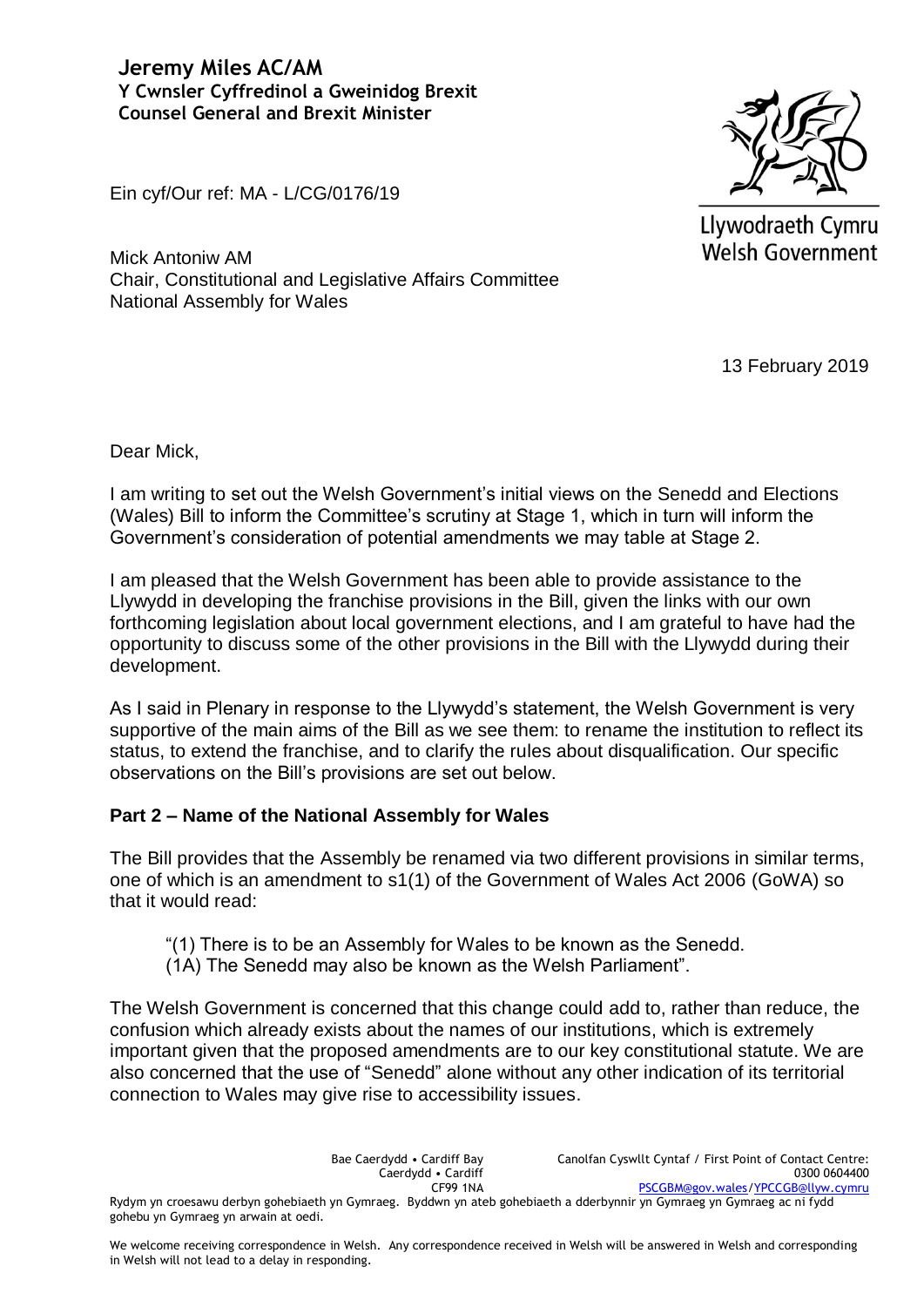Our preference would be to amend s1(1) of GoWA to avoid the risk of confusion, so that it would read:

"(1) There is to be a parliament for Wales to be known as [x]."

Although we recognise that the name of our parliament is a matter for the Assembly as a whole to decide, we consider that "Senedd Cymru" and "Welsh Parliament" would have the advantage over "Senedd" that they would address our second concern about territorial connection as the Scottish Parliament and the Dáil Éireann do.

## **Part 3 – Elections**

The Welsh Government fully supports the proposed extension of the franchise to 16 and 17 year olds. Our policy position is that the franchise for Assembly elections should be consistent with that we intend to extend for local government elections. To that end, we would wish to see this Bill include within the franchise foreign nationals who are legally resident in Wales.

We are working with the Assembly Commission to consider what arrangements will be necessary to ensure extension of the franchise for devolved elections is successful. These will include research, communication and educational material. We anticipate the need to establish a Welsh Government External Board of advisors to help with this work, and the Commission will be key partners in helping us to shape this work.

Careful handling of the messaging in the communication and education campaigns will be necessary to minimise confusion for the electorate if Assembly and local government franchises do diverge.

In addition, we support the principle of prisoner voting and look forward to receiving the report of the Equality, Local Government and Communities Committee to further inform our thinking on this.

Now that the Assembly has legislative competence in relation to devolved elections and referendums, its financing and accountability relationship with the Electoral Commission needs to be placed on a formal footing. We stand ready to work with the Llywydd, as Member in Charge, the Electoral Commission and HM Treasury, in the light of Stage 1 scrutiny, to explore whether amendments could be brought forward to achieve this, which would supersede and replace the current proposed duty in the Bill to consider reform of oversight of the work of the Electoral Commission in relation to devolved Welsh elections and referendums.

## **Part 4 – Disqualification**

The Welsh Government fully supports the policy intention of clarifying which persons/offices are disqualified from membership, and which are disqualified from candidacy. We are undertaking detailed analysis of these provisions to satisfy ourselves that they eliminate complexity as far as possible, and that we are comfortable with the policy rationale for any changes to eligibility from existing law. I would welcome the Committee's views on these matters, particularly given its and its predecessor's previous work in this area.

## **Part 5 – Miscellaneous**

We note that most of the provisions in this Part of the Bill are internal matters for the Assembly Commission and the Assembly rather than the Government.